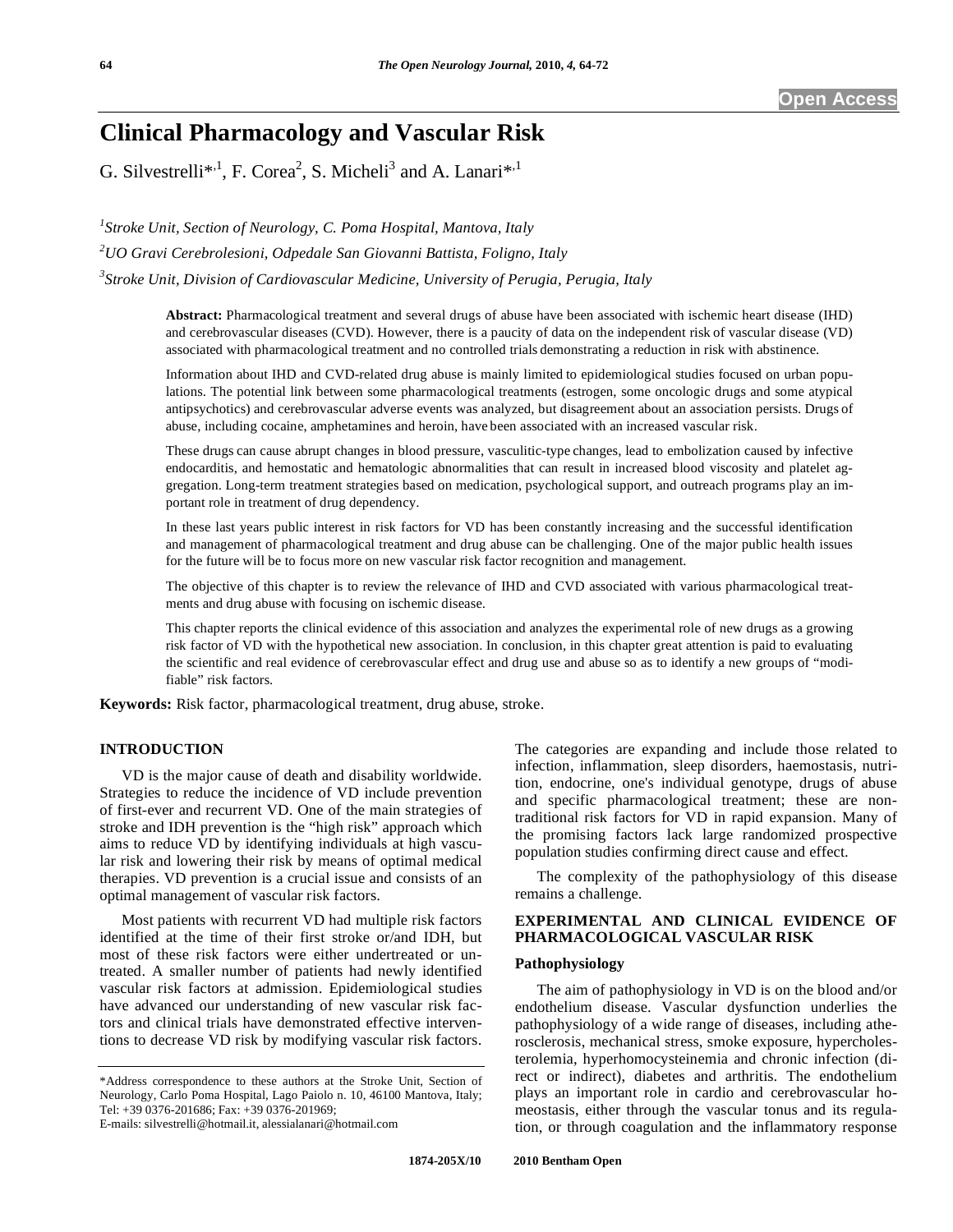[1]. Endothelial dysfunction is implicated in the genesis of atherosclerosis and other chronic disorders, such as diabetes mellitus and hypertension. Abnormalities of the vascular endothelium contribute to all stages of atherosclerosis from lesion development to clinical IDH events. A variety of pharmacological and behavioural interventions have been shown to reverse endothelial dysfunction in patients with IDH. A large number of epidemiological studies suggest that dietary factors, including increased intake of flavonoidcontaining foods and beverages, reduce cardiovascular risk, and recent studies have shown that such beverages have favourable effects on endothelial function [2]. Angiogenic function is progressively impaired with increasing age and, therefore, has been linked to the increased risk of many of these diseases among older people.

 Blood levels of inflammatory markers (e.g., C-reactive protein CPR, serum amyloid A, fibrinogen, plasma viscosity, erythrocyte sedimentation rate, leukocyte count and low serum albumin) have been associated with vascular risk factors and with prevalent and incident atherothrombotic cardiovascular disease (coronary heart disease, stroke and peripheral arterial disease). More recently, cytokines (e.g., interleukin-6) and soluble adhesion molecules (e.g., intercellular adhesion molecule-1, vascular cell adhesion molecule-1) have been associated with both risk factors and disease [3]*.* Raised plasma fibrinogen levels are associated with an increased risk of vascular events. This may be mediated by adverse effects of fibrinogen on plasma viscosity, coagulation, platelet activity, inflammation and atherogenesis [4]. However, there is as yet no drug that specifically lowers plasma fibrinogen levels on a long-term basis. Some trials have demonstrated that lowering plasma fibrinogen levels will result in a decreased risk of vascular events [3]. However, such a trial may never happen unless a specific agent is discovered or designed. Several drugs that are used in VD prevention (e.g., lipid lowering agents and antihypertensives) may influence plasma fibrinogen levels. Whether such an additional effect accounts for variations in the benefit resulting from the use of different drugs within the same class remains to be established. The debate continues as to whether fibrinogen is just a marker of vascular risk or whether lowering its circulating levels will result in a significant decrease in clinically relevant endpoints. Whatever the case, the measurement of plasma fibrinogen levels is likely to provide a more comprehensive estimation of risk.

 Unique drug targets have already been identified in some of these emerging vascular risk factors (Table **1**).

**Table 1. Clinical Pharmacological Vascular Risk Factors** 

| <b>Some Pharmacological</b><br><b>Treatment</b> | <b>Several Drugs of Abuse</b>    |
|-------------------------------------------------|----------------------------------|
| sex hormone therapy                             | pharmacological drugs            |
| oral contraceptive use                          | cocaine, amphetamines and heroin |
| antipsychotic drugs                             |                                  |
| thiazolidinediones                              |                                  |
| immunomodulatory drugs                          |                                  |
| antiepileptic drugs                             |                                  |
| COX-inhibitors                                  |                                  |
| HMG-CoA reductase inhibitors                    |                                  |

# **Sex hormone Therapy**

 Menopause is a risk factor for VD because estrogen withdrawal has a detrimental effect on cardiovascular function and metabolism. Now there is evidence of an association between endothelial dysfunction and reduced endogenous production of estrogens after natural or surgical menopause or premature ovarian failure in women with or without coronary arterial disease [5]. The menopause compounds many traditional VD risk factors, including changes in body fat distribution from a gynoid to an android pattern, reduced glucose tolerance, abnormal plasma lipids, increased blood pressure, increased sympathetic tone, endothelial dysfunction and vascular inflammation.

 The actions of endogenous estrogens on the cardiovascular system can be mediated directly on the vessels or indirectly through the modulation of cardiovascular risk factors, as well as on the lipid profile (reduction of total cholesterol and LDL, increase in HDL), as already described more than 20 years ago. More recently, studies have also demonstrated an antioxidant effect by estrogen, reducing LDL oxidation *in vivo* and *in vitro* [6]. The direct effects of estrogen on the vascular system which modulate the vascular tonus comprise I) acute vasodilatation, increasing the synthesis and bioactivity of nitric oxide [7], II) long-term modulation of vascular tonus, regulating the production of prostaglandins and expression of eNOS and the endothelin gene [8], III) inhibition of endothelin-induced vasoconstriction [9], and IV) inhibition of sympathetic activity [8]. In addition to these actions on the vascular tonus, estrogen exerts an antiproliferative action on the vascular smooth layer [10]. It also appears to have a major role in vascular remodeling, inhibiting the proliferation of the inner layer after injury [11] and increasing the expression of contractile proteins in the myocardium [12]. Despite repeated evidence of estrogen-related neuroprotection, large population-based studies in postmenopausal women receiving estrogen replacement did not demonstrate the expected neuroprotection.

 On the other hand, androgen and sex hormone-binding globulin levels have been associated with risk of cardiovascular disease in pre- and postmenopausal women [13]. An increase in circulating androgens appears to be associated with insulin resistance and a predictor of diabetes mellitus [14]. In previous studies a positive association, independent of obesity, was demonstrated between testosterone levels and hyperinsulinemia in postmenopausal women with no clinical evidence of VD [15]. In some tissues, such as the liver, estrogen can mediate both beneficial (expression of genes of apoproteins that improve the lipid profile) and adverse effects (increase in the expression of procoagulant factors and decrease of fibrinolytic factors) [4].

 The pharmacological use of estrogen exerts influence on the circulating levels of markers of vascular tonus, and inflammation, as well as prothrombotic, and fibrinolytic markers, but the impact of these changes on the atherosclerotic disease is still uncertain. Clinical and animal studies suggest multiple cardiovascular effects of selective estrogen receptor modulators. For example, raloxifene lowers serum levels of cholesterol and homocysteine**,** attenuates oxidation of lowdensity lipoprotein, inhibits endothelial-leucocyte interaction, improves endothelial function and reduces vascular smooth muscle tone [13]. Available evidence suggests that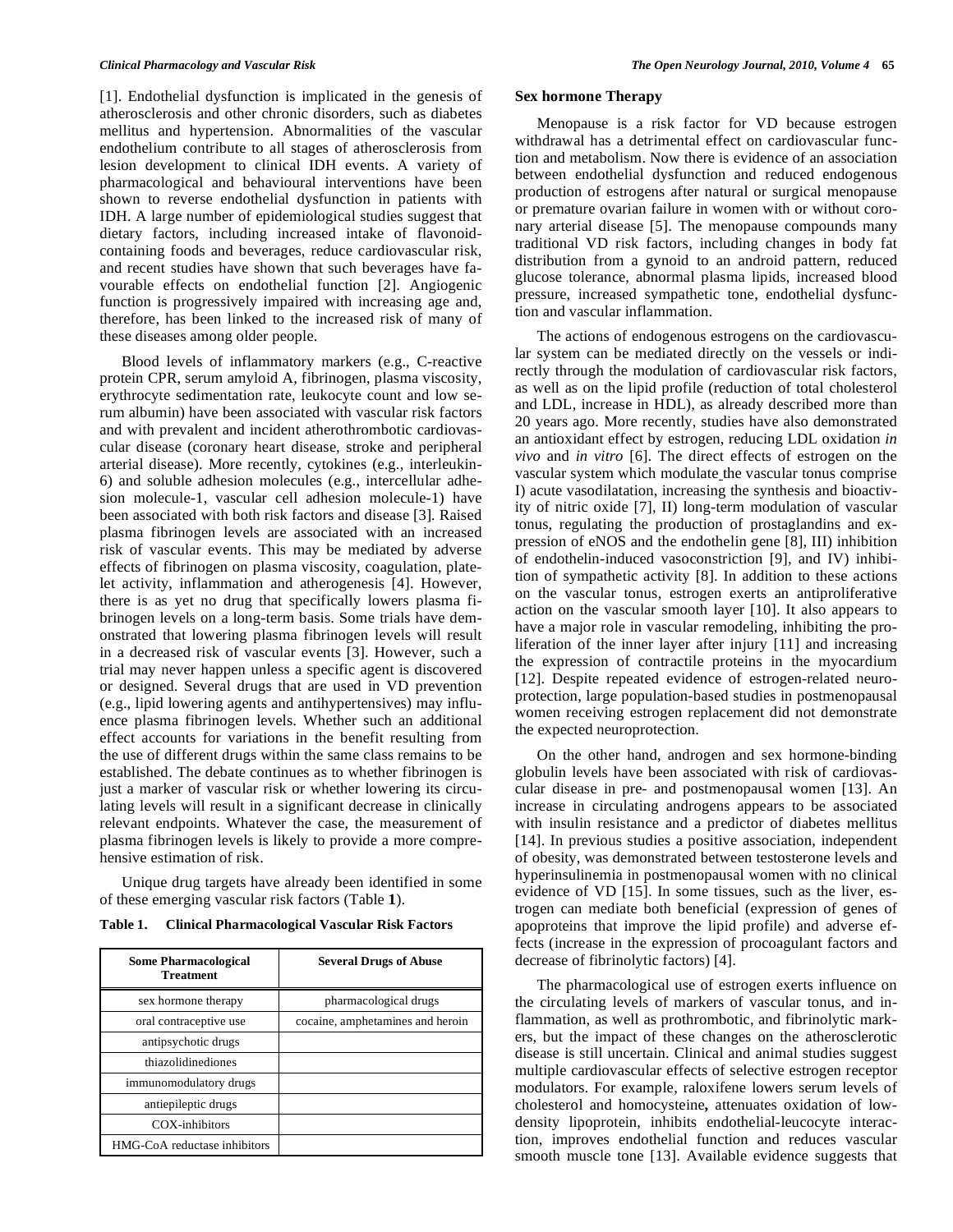raloxifene and tamoxifen are capable of acting directly on both endothelial cells and the underlying vascular smooth muscle cells and cause a multitude of favourable modifications of the vascular wall, which jointly contribute to improved local blood flow.

 Observational studies and randomized clinical trials suggest that hormone replacement therapy (HRT) started soon after the menopause may confer cardiovascular benefit. In contrast to other synthetic progestogens used in continuous combined HRTs, the unique progestogen drospirenone has antialdosterone properties. Drospirenone can therefore counteract the water- and sodium-retaining effects of the estrogen component of HRT *via* the renin-angiotensin-aldosterone system, which may otherwise result in weight gain and raised blood pressure. As a continuous combined HRT with 17beta-estradiol, drospirenone has been shown to significantly reduce blood pressure in postmenopausal women with elevated blood pressure, but not in normotensive women. Therefore, in addition to relieving climacteric symptoms, drospirenone/17beta-estradiol may offer further benefits in postmenopausal women, such as improved CVD risk profile [16]*.* 

 Estrogen deficiency causes progressive reduction in endothelial function. Despite the benefits of HRT evident in earlier epidemiological studies, recent randomized trials of HRT for the prevention of heart disease found no overall benefit. Instead, HRT users had higher incidences of stroke and heart attack. Although experimental data and results of observational studies suggest that HRT was associated with a reduction in the risk of heart disease, the results for stroke have been far less clear. Several recent randomized secondary prevention studies have found that HRT is not protective against the risk of coronary heart disease, stroke or progression of atherosclerosis. Moreover, an increased risk of stroke and first coronary event with hormone therapy has been found in low-risk healthy post menopausal women. In the light of these findings, although the absolute risk of vascular event associated with HRT is low, most organizations recommend caution in using HRT and finally in postmenopausal women, treatment of arterial hypertension and glucose intolerance should be priorities.

#### **Oral Contraceptive Use**

 The most frequent major adverse effect of hormonal contraception is an increased risk of VD. The effect on the risk of venous thromboembolism, CVD and IHD differs and is strongly influenced by smoking and the presence of other cardiovascular risks factors, such as hypertension and diabetes mellitus. The incidence of each disease rises with age and there are differences in risk among hormonal contraceptive preparations.

 Mortality rates for cardiovascular diseases are very low in women of reproductive age. IDH mortality rates rise from  $< 0.4$  per 100,000 woman-years at age 15-24 years to the range 2 to 7 per 100,000 woman-years at age 35-44 years. Stroke mortality rates similarly rise steeply with age and are between 3 and 5 times higher than those for IDH. Venous thromboembolism mortality rates rise less steeply with age and are approximately one-tenth the IDH mortality rates at age 35-44 years. The adverse effect of oral contraceptives (OC) on the risk of venous thromboembolism is the most important contributor to the total number of cardiovascular cases attributable to OC use. The increased risk of stroke and IDH dominate the patterns of mortality in OC users and smokers. The additional risks attributable to smoking are greater than the additional risks attributable to OC use. The risk attributable to OC use in women  $\lt$  35 years of age is small, even if they smoke, but there are substantially increased risks in older women who both smoke and use OC. The additional mortality attributable to OC use can be reduced by screening users, as this results in lower relative risks of ischemic stroke and IDH. Differences between OC types in the relative risk of venous thromboembolism contribute little to the total cardiovascular mortality associated with OC use, even though the total number of cardiovascular events is increased. A potential reduction in the risk of IDH with desogestrel and gestodene compared with levonorgestrel-containing OC would have little difference on overall mortality rates in women in their 20s and 30s, but may result in a net reduction in OC-attributable mortality in women aged 40-44 years who smoke. An overall quantification of the risks for different types of oral contraceptive users is necessary for an informed choice of contraceptive method, and any assessment of the balance of cardiovascular risks is complex. The model provides a tool to assess, at the level of the individual, the risks associated with use of different OC according to personal circumstances. It is important to consider the user's age and smoking status when determining OC attributable risks (17). Estrogen plus progestin was associated with doubling the risk of venous thrombosis. Estrogen plus progestin therapy increased the risks associated with age, overweight or obesity, and factor V Leiden (18).

 Much of the perceived increased stroke risk associated with the use of OCs is based on early studies with high-dose preparations (ie, first-generation OCs containing  $>50 \mu$ g of estradiol) [19]. The majority of studies of later-generation OCs containing lower doses of estrogens did not find an increased risk of stroke [20]. However, at least 1 study reported an increased risk of stroke in women using first-, second-, or third-generation OCs [21]. Meta-analyses have also been conflicting [22], and the reasons for the discrepancy are not certain. Fewer data are available on the association between OC use and hemorrhagic stroke. The reported risks appear lower than for ischemic stroke [23], except among older women in whom the risk of hemorrhagic stroke is greatest [24]. Few studies have examined the association between the use of OCs and less common stroke mechanisms. One exception is cerebral venous thrombosis, for which there are data to suggest an association, especially among women with congenital thrombophilias such as factor V Leiden or a prothrombin gene mutation [25].

The absolute increase in stroke risk with low-dose OCs, if one exists, is small. Estimates of the incidence of ischemic stroke in young women range from 0.9 to  $\approx 10$  per 100,000 [26]. Using the highest part of this range, even if the risk of stroke is increased by as much as 30% (ie, 3 per 100,000), the excess number of strokes associated with OC medication remains several-fold lower than the mortality rate for pregnancy in the United States (9 per 100,000 live births) [27]. Some groups of women appear to be at higher risk for stroke associated with OC use. Women who are >35 years of age, smoke cigarettes, are hypertensive, are diabetic, have migraines, or have had prior thromboembolic events (especially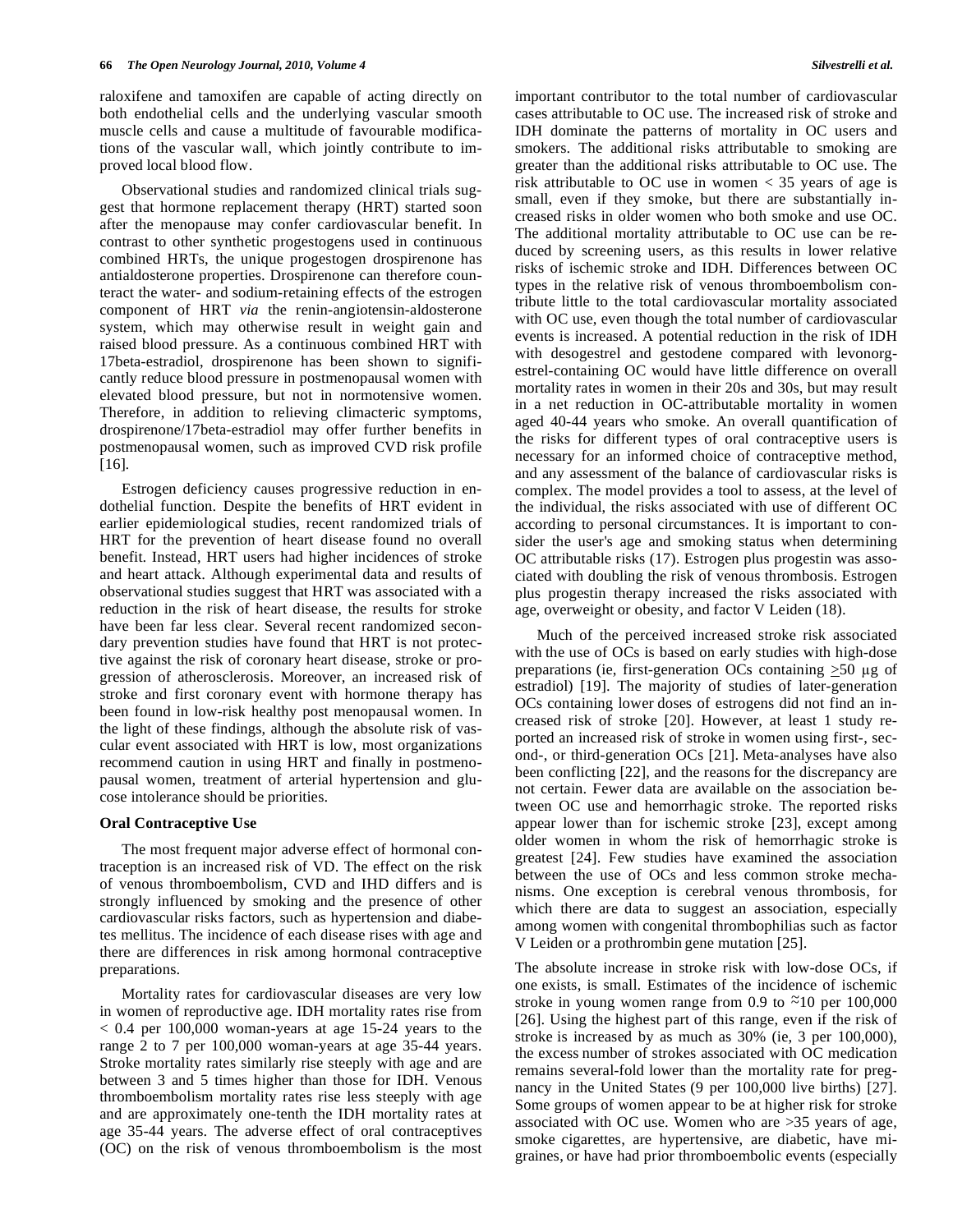if while on OCs) may be at increased stroke risk if they use OCs. Some data suggest that the total stroke risk may be more than additive for combinations of smoking, migraine with aura, and age > 35 years, but the issue remains unsettled for low-dose OCs [28].

 The risk of stroke associated with OC use is low. Certain women, particularly those who have had a prior thrombotic event, may be at higher risk. Estimates are primarily based on epidemiological studies. The incremental risk of stroke associated with use of low-dose OCs in women without additional risk factors, if one exists, appears low [28]. It is suggested that OCs be discouraged in women with additional risk factors (eg, cigarette smoking or prior thromboembolic events) [29]*.* For those who elect to assume the increased risk, aggressive therapy of stroke risk factors may be useful.

# **Antipsychotic Drugs**

 A variety of behavioural disturbances such as physical aggression, agitation, hallucinations and wandering commonly accompany dementia. The term behavioural and psychological symptoms of dementia-BPSD-describes this spectrum of non-cognitive manifestations of dementia [30]*.* The presence of BPSD can decrease quality of life for patients and caregivers, and increases the likelihood of the patient being placed in an institution [31]. Treatment of BPSD is challenging. A variety of non-pharmacological and pharmacological approaches have been assessed [32]. Atypical antipsychotics are often prescribed to manage BPSD. Although such prescriptions represent off-label prescribing, this practise is widely endorsed because atypical antipsychotics are among the best studied treatments for BPSD and there is a perception that they have fewer adverse effects than typical antipsychotics [33].

 In April 2005, the U.S. Food and Drug Administration (FDA) issued a public health advisory that the use of atypical antipsychotics to treat elderly patients with dementia was associated with an increased risk for death compared with placebo [34]. In June 2005, Health Canada issued a similar warning and additional data. These warnings stem from reviews of short-term randomized, controlled trials (RCTs) that involve the atypical agents risperidone, olanzapine, quetiapine, and aripiprazole. The mortality rate was approximately 1.6 to 1.7 times higher than with placebo and was greater with antipsychotics than with placebo in 15 of the 17 trials reviewed by the U.S. FDA [35]. The warnings extend to all currently available atypical antipsychotics. Other publications have provided support for these warnings and have raised further safety concerns about older conventional antipsychotics [36-38]. In a recent population-based, retrospective cohort study on older adults with dementia who were followed between 1 April 1997 and 31 March 2003,

Gill [39] conclude that the use of atypical antipsychotics is associated with a small but significant increase in mortality among older adults with dementia. In addition, the risk for death associated with antipsychotics is apparent after as little as 1 month of use and may persist for 6 months. Finally, these data provide independent confirmation of reports that conventional antipsychotics confers an even greater risk for death than does use of atypical antipsychotics [37,40].

 The potential causes of death associated with antipsychotic use merit consideration. There was no available information on the proximate causes of death for all patients [41]. Nonetheless, several plausible mechanisms can be proposed. First, antipsychotics may prolong the QT interval, predisposing patients to arrhythmias and sudden cardiac death [42]. Second, sedation and accelerated cognitive decline brought on by exposure to antipsychotics may increase the risk for aspiration syndromes and choking [43]. Aspiration pneumonia is an important cause of death among people with dementia [44]. Third, several studies have found a link between atypical antipsychotic use and venous thromboembolism [45]; therefore, pulmonary embolism may be an underrecognized cause of sudden death in these patients. Fourth, a risk for cerebrovascular events may be associated with antipsychotic use (Table **2**).

 If atypical agents do contribute to the risk of stroke, however, a plausible biological rationale must exist. The risk seems to develop quickly (6-12 weeks in clinical trials), and thus it seems unlikely that the risk is mediated through drug effects on risk factors such as glucose or lipid metabolism. The metabolic syndrome is highly prevalent in US schizophrenia patients and represents an enormous source of cardiovascular risk, especially for women [46]. Similarly, drug induced atrial fibrillation would be an unlikely explanation for such a rapid increase in the risk of cerebrovascular adverse events. Potential mechanisms for cerebrovascular events related to atypical antipsychotics might include orthostatic hypotension in patients with pre-existing CVD, which might lead to "watershed" strokes [47] and antipsychotic induced hyperprolactinaemia, which might promote platelet aggregation [48]*.* Others, however, have reported that risperidone may inhibit platelet aggregation (through serotonin receptor antagonism), rather than promote it [49]*.* Some observational data have shown that antipsychotics might be associated with an increased risk of venous thromboembolic disease [50]; arterial thrombosis such as stroke, however, shares few risk factors with venous thrombosis. A clear biological rationale has not yet been identified for an increased risk of stroke associated with use of atypical antipsychotics. The collection of data on "cerebrovascular adverse events" may have been influenced by patients' receipt of active drug therapy or placebo in the clinical trials. For ex-

**Table 2. Potential Causes of Death Associated with Antipsychotic Use** 

| Antipsychotic use: directly action | Antipsychotic use: indirectly action            |
|------------------------------------|-------------------------------------------------|
| prolong QT interval                | sedation and cognitive decline                  |
| arhytmias                          | sedation and aspiration syndrome<br>(pneumonia) |
| thrombosis and thromboembolism     |                                                 |
| orthostatic hypotension            |                                                 |
| hyperprolactinaemia                |                                                 |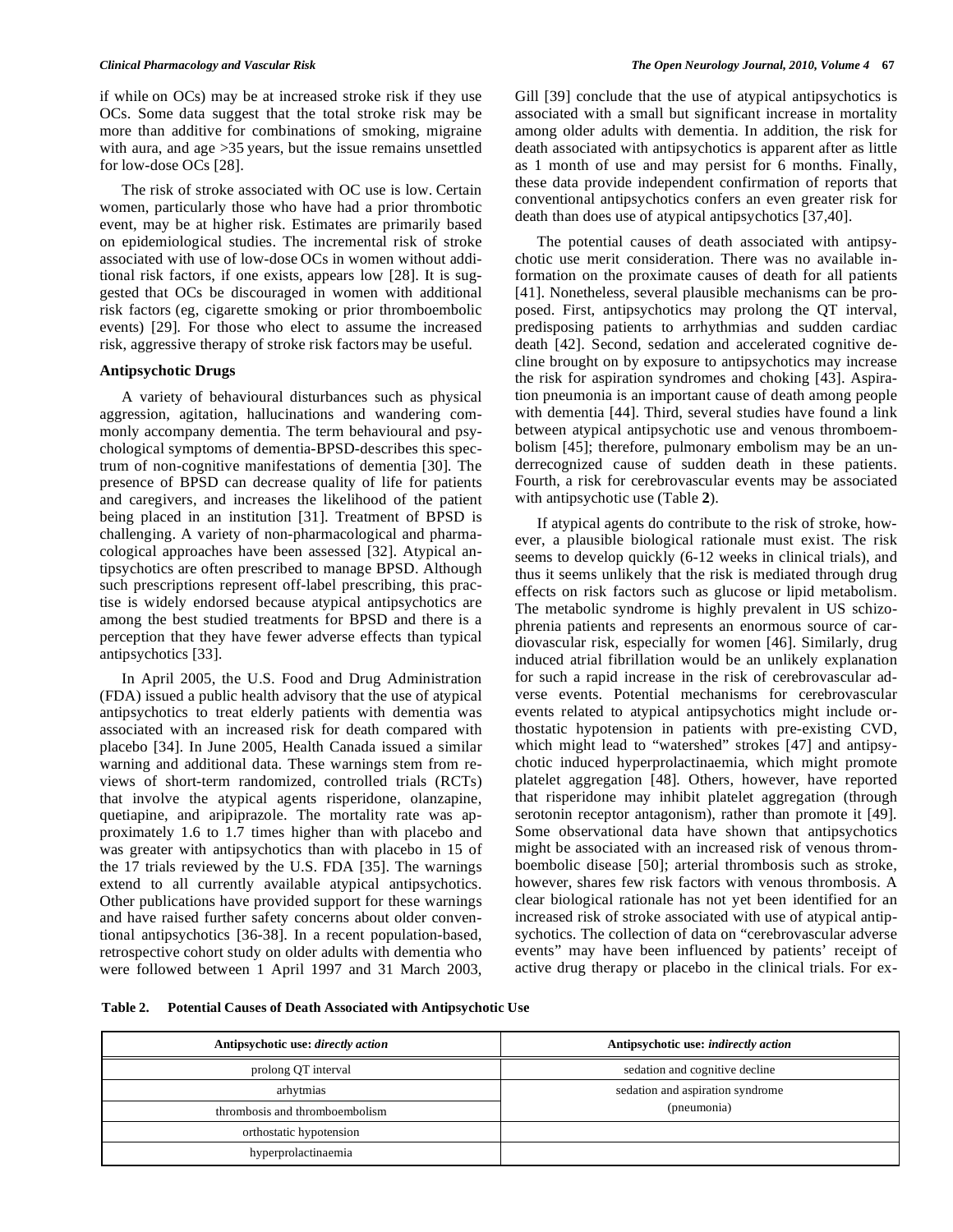ample, it is possible that patients given antipsychotic treatment with relief of psychoses might report more symptoms than patients given placebo [47].

 In a recent population based retrospective cohort study Gill [51] identified 32,710 older adults with dementia (17,845 dispensed atypical antipsychotics and 14,865 dispensed typical antipsychotics). In this population based cohort, older adults with BPSD who received atypical antipsychotic drugs seem to have a similar risk of admission to hospital for ischemic stroke as those receiving typical antipsychotic drugs. They conclude that patients dispensed two more consecutive prescriptions (chronic users) of atypical antipsychotics were not at increased risk of stroke compared with chronic users of typical antipsychotics. Finally, the risk of stroke in the subgroup of patients was not significantly different between those receiving atypical antipsychotics and those receiving typical antipsychotics (adjusted hazard ratio 0.98, 95% confidence interval 0.65 to 1.47).

 Several investigators found no association between use of atypical antipsychotics and cerebrovascular events [52, 53]. In addition, recent data from a trial evaluating quetiapine for BPSD showed no increased risk of cerebrovascular adverse events compared with placebo.

 Studies have shown that some patients receiving antipsychotics can be successfully weaned from these medications when monitored closely [54]. Antipsychotic therapies should not be initiated if effective non-drug treatments are available or if symptoms are unlikely to respond to antipsychotic treatment (for example, repetitive vocalizations or wandering).

 These findings highlight the need to carefully balance potential risks and benefits when considering antipsychotic treatment for older adults with dementia and emphasize the need to limit use of these drugs to situations in which nonpharmacologic measures have provided an inadequate response.

### **Thiazolidinediones**

 Thiazolidinediones significantly reduce fasting plasma glucose and HbA (1c). These effects are due to improved insulin sensitivity by activating the nuclear PPAR-gamma (peroxisomal proliferator-activated receptors-gamma) and affection of different intracellular functions. Many studies and meta-analyses about thiazolidinediones analysed a significant cardiovascular risk associated with rosiglitazone therapy. Therefore clinicians have been left uncertain as to whether rosiglitazone should still be considered for the treatment of type-2-diabetes. An important side-effect of thiazolidinediones is fluid retention and edema. Therefore, heart failure NYHA I-IV is a contraindication for treatment with thiazolidinediones. Pioglitazone shows favourable changes in lipid parameters like decrease of serumtriglycerides and increase of HDL-cholesterol, while rosiglitazone temporarily increases LDL-cholesterol. In patients with type-2-diabetes mellitus and a high cardiovascular risk the PROactive study did not show a significant effect on the primary endpoint but significantly reduced the predefined secondary combined endpoint of total mortality, nonfatal myocardial infarction and stroke. Conversely, recently published meta-analyses suggested an increased cardiovascular risk and IDH rate associated with rosiglitazone therapy [55].

Treatment with rosiglitazone should be reconsidered because of a potential cardiovascular risk. In high risk patients without heart failure pioglitazone may be favoured for treatment of type 2 diabetes mellitus.

#### **Immunomodulatory Drugs**

 Molecular and cellular immune activities have a fundamental role in all stages of the atherosclerotic process and in the pathogenesis of VD. Recent studies have demonstrated how chronic infections can support a local and systemic chronic inflammation, leading to the atherosclerotic process [56, 57]. The pathogenic link between infection and VD is not completely defined. Some therapeutic strategies, able to influence the persistence of the infections or to modify the inflammatory process, could be useful in primary and secondary vascular disease prevention and in modifying the acute event outcome.

 Premature coronary heart disease has emerged as a major cause of morbidity and mortality in systemic autoimmune diseases. Recent epidemiologic and pathogenesis studies have suggested a great deal in common between the pathogenesis of prototypic autoimmune disease such as rheumatoid arthritis and systemic lupus erythematosus and that of atherosclerosis. Some of the most remarkable data in support of a link between autoimmunity and atherosclerosis comes from epidemiological studies of patients with autoimmune disorders (rheumatoid arthritis and systemic lupus erythematosus). Many epidemiologic observations have linked systemic inflammation with the cardiovascular events in autoimmune disease such as rheumatoid arthritis and systemic lupus erythematosus [58]. Systemic levels of soluble inflammatory mediators such as CRP have been associated with cardiovascular risk in the general population. CRP, or more specifically high sensitivity-hsCRP, is a marker of systemic inflammation that has been identified as a valid biomarker of cardiovascular risk. Furthermore, the immunomodulatory and anti-inflammatory actions of statins may affect their utility in the context of chronic inflammatory autoimmune disease. Thus, effective control or dampening of inflammation, with such agents should be included in the therapeutic armamentarium of autoimmune diseases with the aim of protecting against cardiovascular disease [59].

# **Antiepileptic Drugs**

 There is no evidence in literature about the risk of stroke and use of antiepileptic drugs (AED), but in clinical practice an association was found between use of antiepileptic drugs and cerebrovascular events. On the other hand stroke is the leading cause of symptomatic epilepsy in adults, accounting for up to one-third of newly diagnosed seizures among the elderly. About 3% to 5% of stroke patients will suffer a remote seizure, 54% to 66% of whom will develop epilepsy. Thus far, the optimal timing and type of antiepileptic treatment for patients with post-stroke seizure and epilepsy have not been specifically assessed. Although several studies suggest that seizures alter the functional recovery after a stroke, it remains difficult to determine whether or not the occurrence of a second seizure in an untreated stroke patient might hamper the overall outcome. The decision to initiate AED treatment after a first or a second post-stroke seizure should therefore be individualized, primarily based on the functional impact of the first seizure episode and the patient's prefer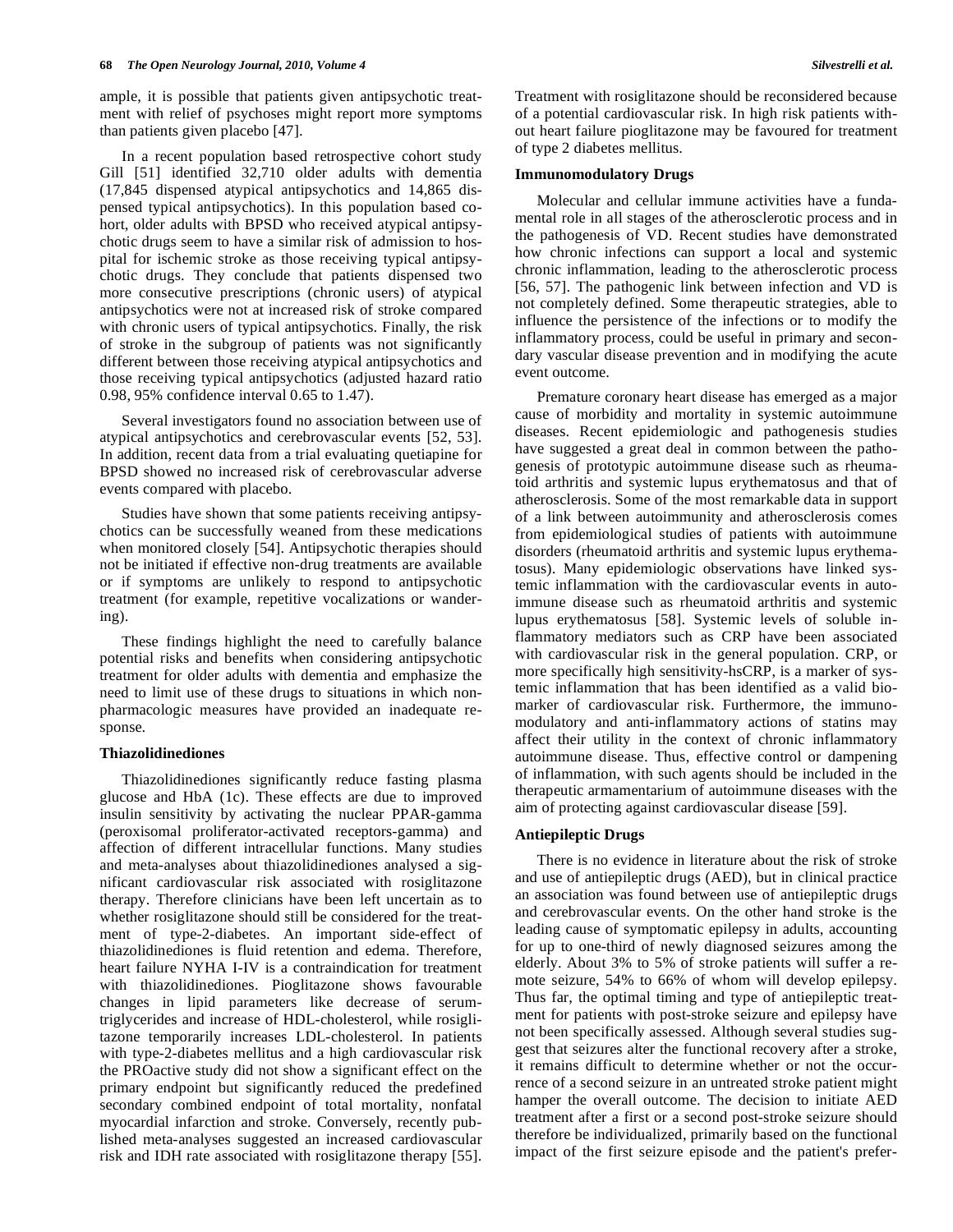ence. Several converging findings suggest that the majority of first-generation AEDs, particularly phenytoin, are not the most appropriate choice in stroke patients because of their potential harmful impact on functional recovery and bone health, their suboptimal pharmacokinetic profile and interaction with anticoagulants or salicylates in modifying therapeutic efficacy in secondary prevention, their greater likelihood of being poorly tolerated, and the lack of level A evidence regarding their specific use in elderly patients. Among the new-generation AEDs that do not interact with anticoagulants, antiplatelet agents, or bone health, lamotrigine and gabapentine are the only two drugs that proved to be more effective than immediate-release carbamazepine in elderly patients, providing level A evidence for their use in this indication. In addition, gabapentin remains the only drug that has been specifically evaluated in stroke patients, demonstrating a high rate of long-term seizure freedom. At present, lowdose lamotrigine or gabapentin appear to represent the optimal first-line therapy for post-stroke seizure and epilepsy in elderly patients or in younger patients requiring anticoagulants. However, low-dose extended-release carbamazepine might be a reasonable and less expensive option in patients with appropriate bone health who do not require anticoagulation [60].

# **COX-Inhibitors**

 The development of drugs that selectively inhibit cyclooxygenase-2 (COX-2) demonstrates translational research from bench to bedside based on underlying knowledge of micro-cellular structure and function. However, theoretical concerns about potentially prothrombotic effects of selective COX-2 inhibitors coupled with observations of increased cardiovascular risk have produced significant consternation and lead to the withdrawal of two of these agents from the market. A number of questions remain unanswered. It appears clear that both selective and non-selective COX inhibitors are associated with increases in blood pressure. In addition, blood pressure is often increased after starting nonsteroidal therapy, and we know that even small increases in blood pressure in subjects with pre-existing vascular disease are associated with substantial increases in the risk of cardiovascular morbidity. Given this line of reasoning, one might hypothesize that the observed increases in the risk of cardiovascular events associated with COX-inhibitors are largely due to increases in blood pressure in populations of subjects who are already at high risk. But can we generalize that the adverse cardiovascular effects observed for rofecoxib and valdecoxib are sufficient to indict the entire class of COX-2 inhibitors, or is this not a class effect, but dependent upon the degree of COX-2 selectivity? In either case, it seems prudent to recommend that subjects who are at higher risk for a cardiovascular event and receiving a COXinhibitor should also be treated with low dose ASA with close follow up of blood pressure and efficacious use of antihypertensive medications. Finally, modest dietary salt restriction may help lessen the effects of COX-inhibitors on blood pressure [61].

### **HMG-CoA Reductase Inhibitors**

 Endothelial dysfunction has been shown to be a prognostic factor for IDH and improvement of endothelial dysfunction prevents cardiovascular event presentation. Endothelial dysfunction is associated to a reduced nitric oxide (NO) bioactivity, as a result of the impairment of NO synthesis/release by the endothelial NO synthase (eNOS) or by inactivation of NO. Endothelial dysfunction measurements are valuable surrogate markers to assess the effectiveness of interventions addressed to prevent or treat ICHD. Dyslipemia and other cardiovascular risk factors promote endothelial dysfunction and life style changes and pharmacological treatment, particularly HMG-CoA reductase inhibitors (statins), have shown early improvement of endothelialdependent vasomotion. Statins efficiently reduce plasma LDL cholesterol, an effect that may account for their beneficial effect on endothelial function, but they also reduce cellular levels of isoprenoid compounds relevant for the bioavailability of NO. Statins restore NO production by several mechanisms, including up-regulation of eNOS mRNA and protein levels and preservation of NO inactivation by reactive oxygen species. These effects are mediated, at least in a part, through mechanisms independent of their lipid lowering effect (pleiotropic effects). The relevance of endotheliumdependent effects on the early and delayed clinical benefit of statins, as well as the multiple ways by which statins may restore endothelial function acting not only on the endothelium but also on endothelial progenitor cells, which probably could contribute to both ischemia-induced neovascularization and endothelial regeneration after injury [62].

 Patients with peripheral vascular disease are less likely to receive optimal medical management than patients with coronary artery disease. However, early medical treatment is critical because it is profoundly beneficial and the benefits are maximized. Even in patients with advanced disease requiring invasive intervention, medical management has been proven to improve outcome, prolong the success of the intervention, improve functional capacity, and prolong life. The vascular surgeon should be knowledgeable enough to initiate basic medical therapy and to define for their patients the goals that need to be met to optimize their medical management. The vascular surgeon should be instrumental in assuring that the peripheral vascular patient receives medical therapy of the same standard as the patient with coronary disease. The major modifiable risk factors in the vascular patient are: smoking, high blood pressure, hyperlipidemia, physical inactivity, obesity, and diabetes. In addition, the use of beta blockers for patients with coronary disease and antiplatelet therapy as well as angiotensin-converting enzyme (ACE) inhibitors are recommended for all patients with peripheral vascular disease. Statins have favourable effects on multiple interrelated aspects of vascular biology important in atherosclerosis. In particular they have beneficial effects on inflammation, plaque stabilization, endothelial dysfunction, and thrombosis. Statins have also been shown to be beneficial in acute vascular events. ACE inhibitors have been shown to reduce cardiovascular morbidity and mortality in patients with peripheral arterial disease regardless of the presence or absence of hypertension. A number of the pleiotropic effects of statins are shared by ACE inhibitors. The patients with known vascular disease should be treated aggressively with a combination of a HMG CoA reductase inhibitor, an angiotensin-converting enzyme inhibitor, an antiplatelet agent and a beta blocker if there is a history of coronary disease. They should also receive tight control of their blood pressure and blood sugar. Smokers should be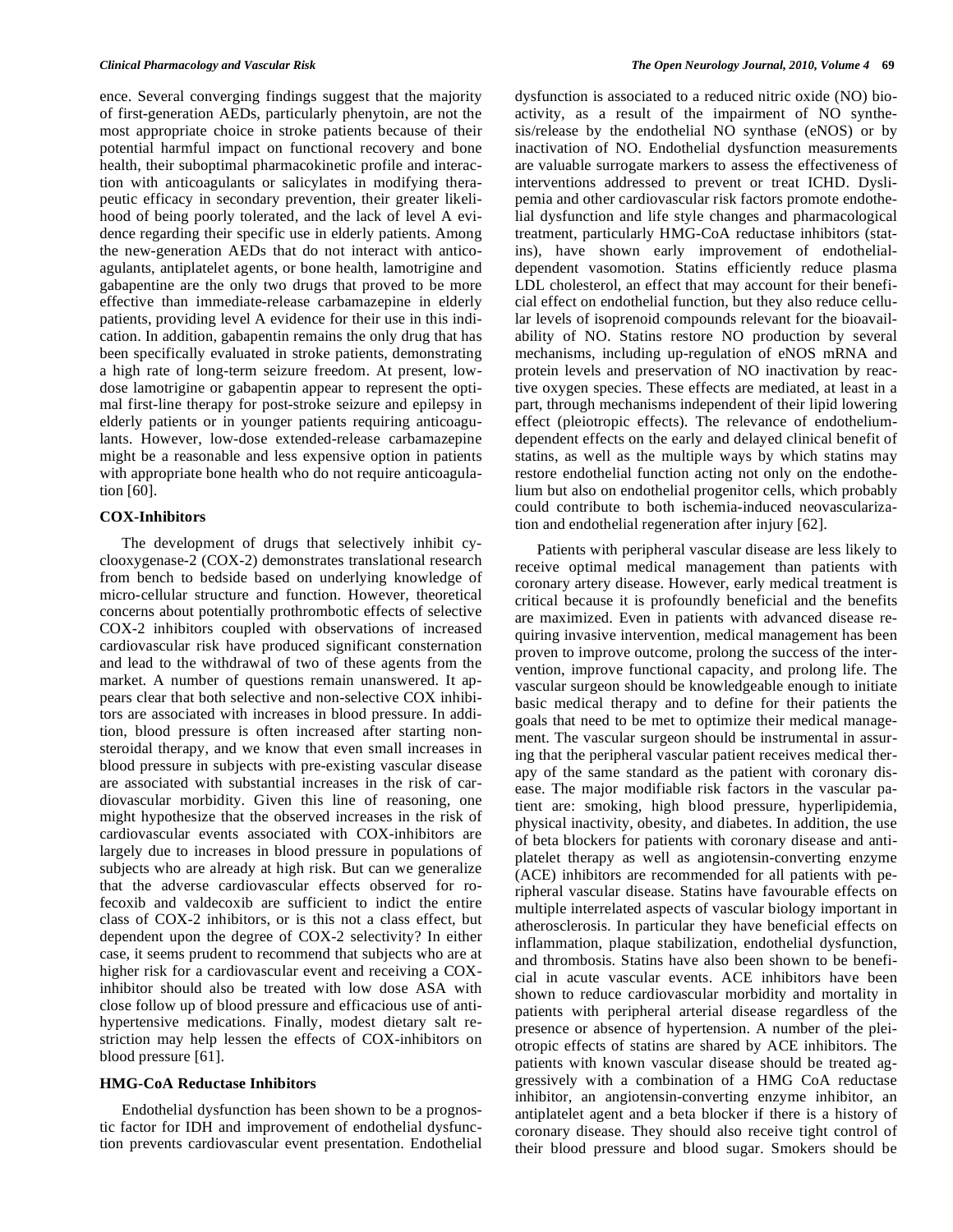encouraged to stop smoking and should be provided with pharmaceutical and emotional support by their physicians. All of these patients should have their body mass index as close to normal as possible and be on a therapeutic lifestyle diet. Regular aerobic exercise is also indicated. Patients with symptomatic claudication should be considered for cilostazol. Patients with multiple risk factors for vascular disease, but who do not have documented disease should also be on statin therapy. As more studies define the linear relationship between lower LDL-C levels and lowered risk of vascular events, indicating that the lower the LDL-C level, the lower the risk, experts are advocating more aggressive lipidlowering therapy. In patients with peripheral arterial disease, some experts now advocate lowering the goal of LDL therapy to 70 mg/dL [63].

 Spondyloarthritides are associated with increased cardiovascular risks, which can only partly be explained by traditional risk factors. It is likely that the chronic inflammatory state is involved. Cardiac pathologies in spondyloarthritides are conduction disturbances and valvular heart diseases. Recent studies have highlighted that the chronic, systemic inflammatory condition of patients with spondyloarthritides may be involved in the development of cardiac and vascular pathologies [64]. Recent data have also focused on vascular pathologies and showed impaired endothelial function, suggesting that atherosclerotic alterations could also be involved in increased cardiovascular mortality.

#### **DRUG ABUSE**

 Drugs of abuse, including cocaine, amphetamines, and heroin, have been associated with an increased risk of VD (65)*;* drugs of abuse increased the risk of stroke 6.5-fold (95% CI 3.1 to 13.6) across all age groups and with an RR of 11.2 (95% CI 3.2 to 42.5) in persons <35 years of age [66].

 Drug addiction is often a chronic relapsing disorder associated with a number of societal and health-related problems [67]. These drugs can cause abrupt changes in blood pressure, induce vasculitic-type changes, lead to embolization caused by infective endocarditis and induce hemostatic and hematologic abnormalities that can result in increased blood viscosity and platelet aggregation [1]. Information about stroke-related drug abuse is mainly limited to epidemiological studies focused on urban populations. An increase in the risk of both ischemic and hemorrhagic stroke has been reported [68]. In one study, drug abuse increased the risk of stroke 6.5-fold (95% CI 3.1 to 13.6) across all age groups and with an RR of 11.2 (95% CI 3.2 to 42.5) in persons <35 years of age. Long-term treatment strategies based on medication, psychological support, and outreach programs play an important part in treatment of drug dependency [69].

 Drug abuse is associated with a variety of neurological complications. The use of certain recreational drugs shows a marked temporal association with the onset of both haemorrhagic and ischemic strokes, the majority of which develop within minutes to one hour after the administration of the index drug. Delayed onset of stroke has also been observed. Acute, severe elevation of blood pressure, cardiac dysrhythmias, cerebral vasospasm, vasculitis, embolization due to infective endocarditis or dilated cardiomyopathy, embolization due to foreign material injected with the diluents under non-sterile conditions and 'street drug' contaminants with cardiovascular effects have been suggested as possible underlying mechanisms. Rupture of aneurysms and arteriovenous malformations have been detected in up to half of the patients with haemorrhagic stroke due to cocaine abuse. The less common findings reported have included a mycotic cerebrovascular aneurysm in a patient with infective endocarditis and haemorrhagic stroke. In addition to stroke, cocaine seems to provoke vascular headache. Seizures precipitated by recreational drug abuse are usually caused by acute intoxication in contrast to the withdrawal seizures encountered in subjects with alcohol abuse. Movement disorders and cerebral atrophy correlating with the duration of abuse have been described. Snorting of organic solvents may cause encephalopathy. Cases of spongiform leukoencephalopathy in heroin addicts have also been reported. Peripheral neuropathy is occasionally precipitated by drug poisoning after intravenous administration. Impurities of the drug, risky administration techniques, and the use of mixtures of various drugs, frequently with simultaneous alcohol drinking, should be taken into account when assessing the background of the adverse event as well as the overall lifestyle of the addicted subjects [1].

 Cannabinoid drugs exert their effects primarily through activation of cannabinoid CB1 and CB2 receptors. Both CB1 and CB2 receptors have been implicated in a number of cardiovascular processes, including vasodilation, cardiac protection, modulation of the baroreceptor reflex in the control of systolic blood pressure, and inhibition of endothelial inflammation and the progress of atherosclerosis in a murine model. These effects are mainly mediated through central and peripheral nervous system CB1 receptors, vascular CB1 receptors and immune cell CB2 receptors. Relevant cellular effects include: the inhibition of neurotransmitter release in the nucleus tractus solitarius and in peripheral adrenergic neurons; regulation of NOS activity in vascular beds; inhibition of vascular smooth muscle cell excitability; regulation of endothelial cell migration and proliferation; and effects on immune cell proliferation, activation, and inflammatory functions [70].

 Several drugs of abuse have been associated with stroke. However, there is a paucity of data on the independent risk of stroke associated with drugs of abuse and no controlled trials demonstrating a reduction in risk with abstinence. Successful identification and management of drug abuse can be challenging. When a patient is identified as having a drug addiction problem, referral for appropriate counselling may be considered.

# **CONCLUSION**

 Experimental data, clinical investigations and epidemiological studies identified the association of some pharmacological treatment and the several drugs of abuse with VD. These findings highlight the need to carefully balance potential risk and benefits when considering pharmacological treatment in young and older people. The results of these findings represent a scientific and clinical necessity so as to identify a new group of "modifiable" risk factors to improve VD prevention. Further safety pharmacological studies should focus on identifying the pathophysiology mechanisms of vascular risk and determining whether and how different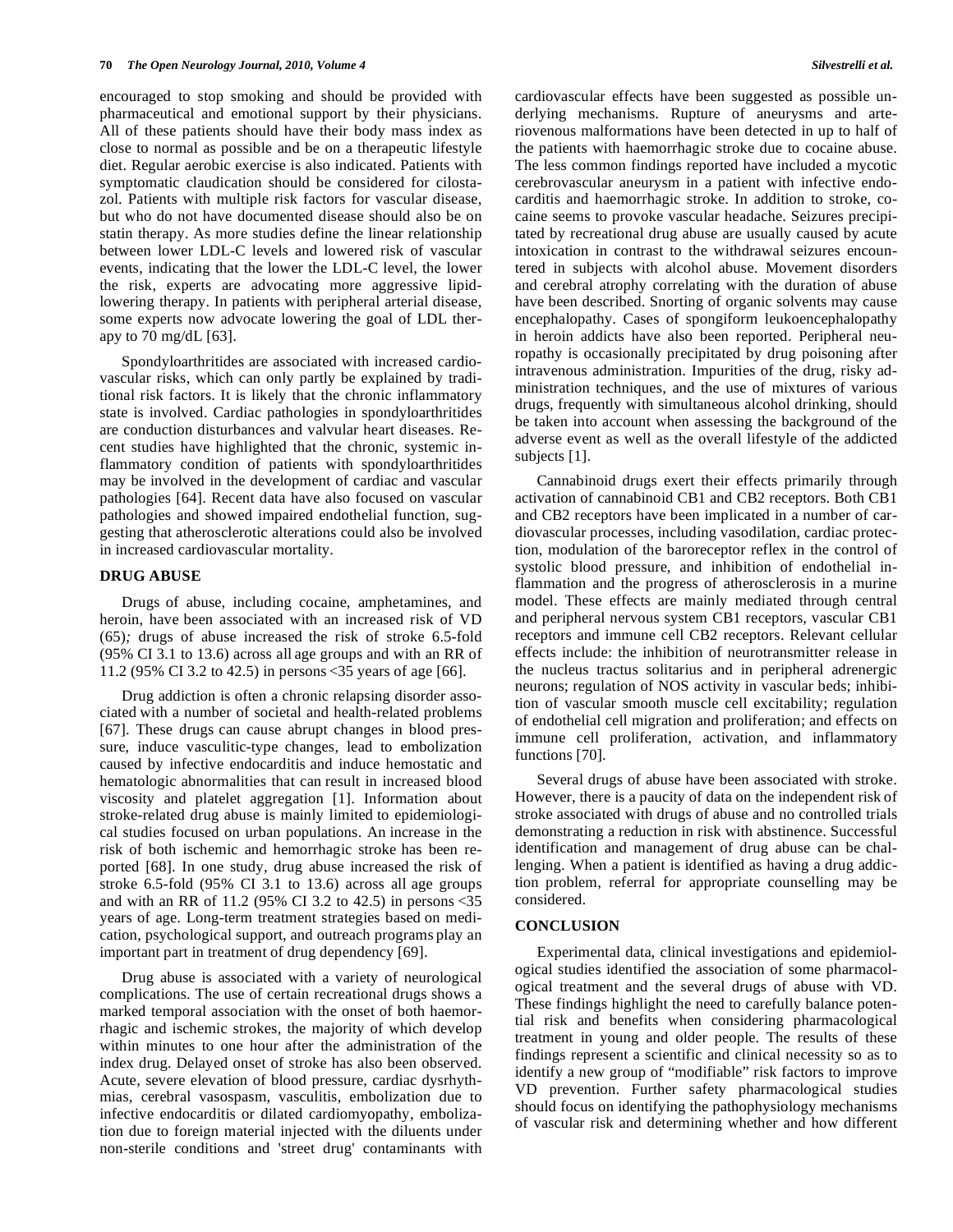regimens of pharmacological treatment and the abuse of several drugs influence VD.

#### **REFERENCES**

- [1] Neiman J, Haapaniemi H.M. and Hillbom M. Neurological complications of drug abuse: Pathophysiological mechanisms. Eur J Neurol 2000 7; 6: 595-606.
- [2] Shenouda SM, Vita JA. Effects of flavonoid-containing beverages and EGCG on endothelial function. Am Coll Nutr 2007; 26(4): 366S-372S.
- [3] Lowe GD. The relationship between infection, inflammation, and cardiovascular disease: an overview. Ann Periodontol 2001; 6(1): 1-8.
- [4] Mosca L, Collins P, Herrington DM, *et al*. Hormone replacement therapy and cardiovascular disease. A statement for healthcare professionals from the AHA. Circulation 2001; 104: 499-503.
- [5] Kalantaridou SN, Naka KK, Papanikolaou E, *et al*. Impaired endothelial function in young women with premature ovarian failure: normalization with hormone therapy. J Clin Endocrinol Metab 2004; 89: 3907-13.
- [6] Subbiah MR. Estrogen replacement therapy and cardioprotection: mechanisms and controversies. Braz J Med Biol Res 2002; 35: 271-76.
- [7] Khalil RA. Sex hormones as potential modulators of vascular function in hypertension. Hypertension 2005; 46: 249-54.
- [8] Hermenegildo C, Oviedo PJ, Cano A. Cyclooxygenases regulation by estradiol on endothelium. Curr Pharm Des 2006; 12: 205-15.
- [9] Nilsson S, Gustafsson JA. Estrogen receptor transcription and transactivation. Basic aspects of estrogen action. Breast Cancer Res 2000; 2: 360-6.
- [10] Barchiese F, Jackson EK, Gillespie DJ, Zacharia LC, Fingerle J, Dubbey RK. Methoxyestradiols mediate estradiol-induced antimitogenesis in human aortic SMCs. Hypertension 2002; 39: 874-9.
- [11] Pare Gary, Krust A, Karas R, et al. Estrogen receptor-a mediates the protective effects of estrogen against vascular injury. Circ Res 2002; 90: 1087-92.
- [12] Scheuer J, Malhotra A, Schaible TF, Capasso J. Effects of gonadectomy and hormonal replacement on the rat hearts. Circ Res 1987; 61: 12-9.
- [13] Sutton-Tyrrell K, Wildman RP, Matthews KA , *et al*. Sex hormonebinding globulin and the free androgen index are related to cardiovascular risk factors in multiethnic premenopausal and perimenopausal women enrolled in the Study of Women Across the Nation (SWAN). Circulation 2005; 111: 1242-9.
- [14] Ding EL, Song Y, Maliki VS, Liu S. Sex differences of endogenous sex hormones and risk of type 2 diabetes: a systematic review and metaanalysis. JAMA 2006; 295: 1288-99.
- [15] Maturana MA and Spritzer PM. Association between hyperinsulinemia and endogenous androgen levels in peri- and postmenopausal women. Metabolism 2002; 51: 238-43.
- [16] Rosano GM, Vitale C, Marazzi G, Volterrani M. Menopause and cardiovascular disease: the evidence. Climacteric 2007; 10 Suppl 1: 19-24.
- [17] Farley TM, Meirik O, Chang CL, Poulter NR. Combined oral contraceptives, smoking, and cardiovascular risk. J Epidemiol Commun Health 1998; 52: 775-785.
- [18] Cushman M, Kuller LH, Prentice R, *et al*.Women's Health Initiative Investigators. Estrogen plus progestin and risk of venous thrombosis. JAMA 2004 6; 292(13): 1573-80.
- [19] Bushnell CD, Goldstein LB. Ischemic stroke: recognizing risks unique to women. Womens Health Primary Care 1999; 2: 788-804.
- [20] Chan WS, Ray J, Wai EK, Ginsburg S, Hannah ME, Corey PN, Ginsberg JS. Risk of stroke in women exposed to low-dose oral contraceptives: a critical evaluation of the evidence. Arch Intern Med 2004; 164: 741-747.
- [21] Heinemann LA, Lewis MA, Thorogood M, Spitzer WO, Guggenmoos-Holzmann I, Bruppacher R. Case-control study of oral contraceptives and risk of thromboembolic stroke: results from international study on oral contraceptives and health of young women. BMJ 1997; 315: 1502-1504.
- [22] Gillum LA, Mamidipudi SK, Johnston SC. Ischemic stroke risk with oral contraceptives: a meta-analysis. JAMA 2000; 284: 72-78.
- [23] Johnston SC, Colford JM Jr, Gress DR. Oral contraceptives and the risk of subarachnoid hemorrhage: a meta-analysis. Neurology1998; 51: 411-418.
- [24] World Health Organization Scientific Group on Cardiovascular Disease and Steroid Hormone Contraception. Cardiovascular disease and steroid hormone contraception: report of the World Health Organization Scientific Group. Geneva, Switzerland: World Health Organization; 1998.
- [25] Martinelli I, Sacchi E, Landi G, Taioli E, Duca F, Mannucci PM. High risk of cerebral-vein thrombosis in carriers of a prothrombingene mutation and in users of oral contraceptives. N Engl J Med 1998; 338: 1793-1797.
- [26] Nightingale AL, Farmer RD. Ischemic stroke in young women: a nested case-control study using the UK General Practice Research Database. Stroke 2004; 35: 1574-1578.
- [27] Hoyert DL, Arias E, Smith BL, Murphy SL, Kochanek KD. Deaths: final data for 1999. Natl Vital Stat Rep 2001; 49: 1-113.
- [28] Siritho S, Thrift AG, McNeil JJ, You RX, Davis SM, Donnan GA; Melbourne Risk Factor Study (MERFS) Group. Risk of ischemic stroke among users of the oral contraceptive pill: the Melbourne Risk Factor Study (MERFS) Group. Stroke 2003; 34: 1575-1580.
- [29] Bousser MG, Kittner SJ.Oral contraceptives and stroke. Cephalalgia 2000; 20(3): 183-9.
- [30] Cohen-Mansfield J, Billig N. Agitated behaviours in the elderly. I: a conceptual review. J Am Geriatr Soc 1998; 36: 7-12.
- [31] Cohen CA, Gold DP, Shulman KI,Wortley JT, McDonald G,Wargon M. Factors determining the decision to institutionalize dementing individuals: a prospective study. Gerontologist 1993; 33: 714-20.
- [32] Teri L, Logsdon RG, McCurry SM. Nonpharmacologic treatment of behavioral disturbance in dementia. Med Clin North Am 2002; 86: 641-56.
- [33] Tariot PN, Ryan JM, Porsteinsson AP, Loy R, Schneider LS. Pharmacologic therapy for behavioral symptoms of Alzheimer's disease. Clin Geriatr Med 2001; 17: 359-76.
- [34] U.S. Food and Drug Administration. FDA issues public health advisory for antipsychotic drugs used for treatment of behavioral disorders in elderly patients. FDA Talk Paper T05-13. Rockville, MD: U.S. Food and Drug Administration; 11 April 2005.
- [35] Khan A, Schwartz K, Stern C, Redding N, Kolts RL, Brown WA, Robinson DS. Mortality risk in patients with schizophrenia participating in premarketing atypical antipsychotic clinical trials. J Clin Psychiatry 2007; 68(12): 1828-33.
- [36] Schneider LS, Dagerman KS, Insel P. Risk of death with atypical antipsychotic drug treatment for dementia: meta-analysis of randomized placebocontrolled trials. JAMA 2005; 294: 1934-43.
- [37] Wang PS, Schneeweiss S, Avorn J, *et al*. Risk of death in elderly users of conventional vs. atypical antipsychotic medications. N Engl J Med 2005; 353: 2335-41.
- [38] Kryzhanovskaya LA, Jeste DV, Young CA, *et al.* A review of treatment-emergent adverse events during olanzapine clinical trials in elderly patients with dementia. J Clin Psychiatry 2006; 67: 933- 45.
- [39] Gill SS, Bronskill SE, Normand SL, *et al.* Antipsychotic drug use and mortality in older adults with dementia. Ann Intern Med 2007; 146: 775-786.
- [40] Rabins PV, Lyketsos CG. Antipsychotic drugs in dementia: what should be made of the risks? [Editorial]. JAMA 2005; 294: 1963-5.
- [41] Ray WA. Observational studies of drugs and mortality. N Engl J Med 2005; 353: 2319-21.
- [42] Liperoti R, Gambassi G, Lapane KL, *et al*. Cerebrovascular events among elderly nursing home patients treated with conventional or atypical antipsychotics. J Clin Psychiatry 2005; 66: 1090-6.
- [43] Warner J. Risk of choking in mental illness. Lancet 2004; 363: 674.
- [44] Keene J, Hope T, Fairburn CG, Jacoby R. Death and dementia. Int J Geriatr Psychiatry 2001; 16(10): 969-74.
- [45] Liperoti R, Gambassi G, Lapane KL, *et al.* Conventional and atypical antipsychotics and the risk of hospitalization for ventricular arrhythmias or cardiac arrest. Arch Intern Med 2005; 165: 696-701.
- [46] McEvoy JP, Meyer JM, Goff DC, *et al*. Prevalence of the metabolic syndrome in patients with schizophrenia: baseline results from the Clinical Antipsychotic Trials of Intervention Effectiveness (CATIE) schizophrenia trial and comparison with national estimates from NHANES III. Schizophr Res 2005; 80(1): 19-32.
- [47] Smith DA, Beier MT. Association between risperidone treatment and cerebrovascular adverse events: examining the evidence and postulating hypotheses for an underlying mechanism. J Am Med Dir Assoc 2004; 5: 129-32.